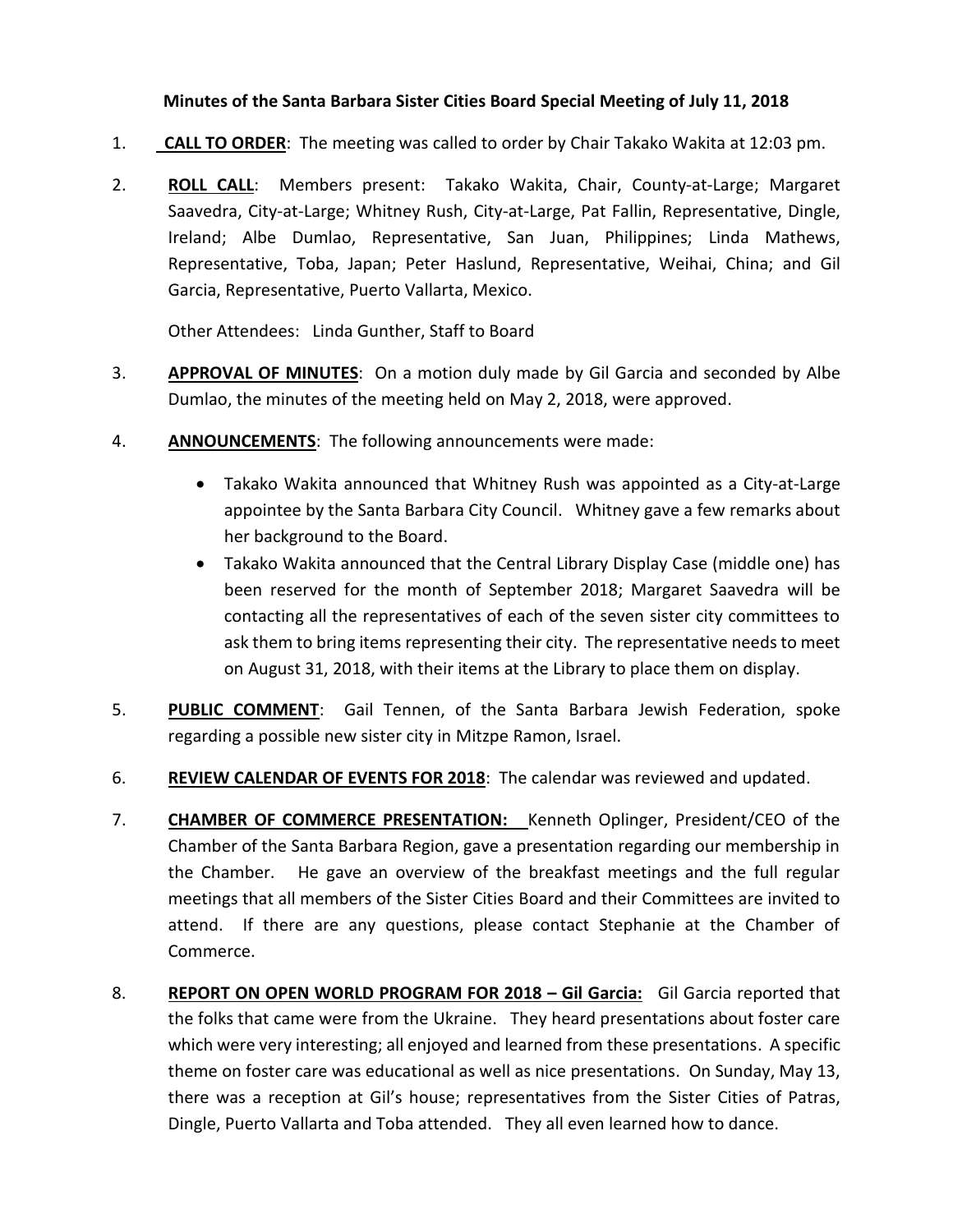- **9.** SISTER CITIES INTERNATIONAL (SCI) REPORT Pat Fallin: Pat Fallin reported that the SCI Conference will be held from August 2 to August 4 in Denver, Colorado. A summit next year will be focused on China. This President is more focused on each country. Former Santa Barbara Mayor Helene Schneider is running for office in SCI this year.
- 10. **SCI'S SOCAL REGIONAL MEETING Pat Fallin:** Pat Fallin reported that the SoCal meeting will be held on September 15 in Laguna Beach. There will be a statewide organization of members. On May 18 and 19 there was a joint meeting with SoCal and NorCal; Marti Garcia won box seats for a Dodger game from the raffle at that meeting.
- **11. SCI BALLOTS FOR SCI CONFERENCE IN AUGUST.** For the election at the SCI Conference, the City of Santa Barbara's Sister Cities Board has four votes. Peter Haslund made a motion, seconded by Linda Mathews, that Gil Garcia, Marti Garcia, Pat Fallin, and Helene Schneider, be named as voting delegates for the Santa Barbara Sister Cities Board.

## 12. **PARTICIPATION IN THE COMMUNITY TV CHANNEL 18 - Patras: Tabled.**

- **13. STUDENT LEADERSHIP AND DIPLOMACY'S AD HOC COMMITTEE REPORT:** Peter Haslund reported that he has contacted the editor for a global dialog. Peter hopes to have the involvement of all of the High Schools in the local area. A Mission Statement is being considered and would be consistent for what we do at our Sister Cities Board meetings. Chair Takako Wakita asked that Peter please have a meeting with the ad-hoc committee. The members of this ad hoc committee are: Peter Haslund (Chair), Pat Fallin, Albe Dumlao, Linda Mathews, and Gil Garcia.
- **14. TUESDAY, SEPTEMBER 11 "9-11" CONCERT – FAULKNER GALLERY:** Takako Wakita announced that she has the venue (Faulkner Gallery of the Central Library) and the performers for the Annual "9-11" Concert. We need to have assistants to pass out the programs at 5:30 pm – Whitney Rush and Linda Gunther volunteered to be the ushers. All Committee representatives should plan to attend and encourage the other members of their committees to attend also.
- **15. ADD TO GUIDELINES FOR ESTABLISHING A NEW SISTER CITY:** A discussion was held on adding a new item to our policy under "Characteristics of Proposed City." On Item No. 7, a suggestion was made to add: "The proposed city must not be in a country where we currently have a Sister City." After much discussion, Gil Garcia made a motion, seconded by Albe Dumlao, that the Board adopt a new number 7 to our policy stating: "The proposed City must not be in a country where we currently have a sister city." This was passed unanimously.
- **16. ANNUAL REPORTS DUE FROM JULY 1, 2017 TO JUNE 30, 2018:** Takako Wakita reported that the annual reports have been late. Also, there was no annual report from Weihai; Peter Haslund said it would be sent to Takako soon.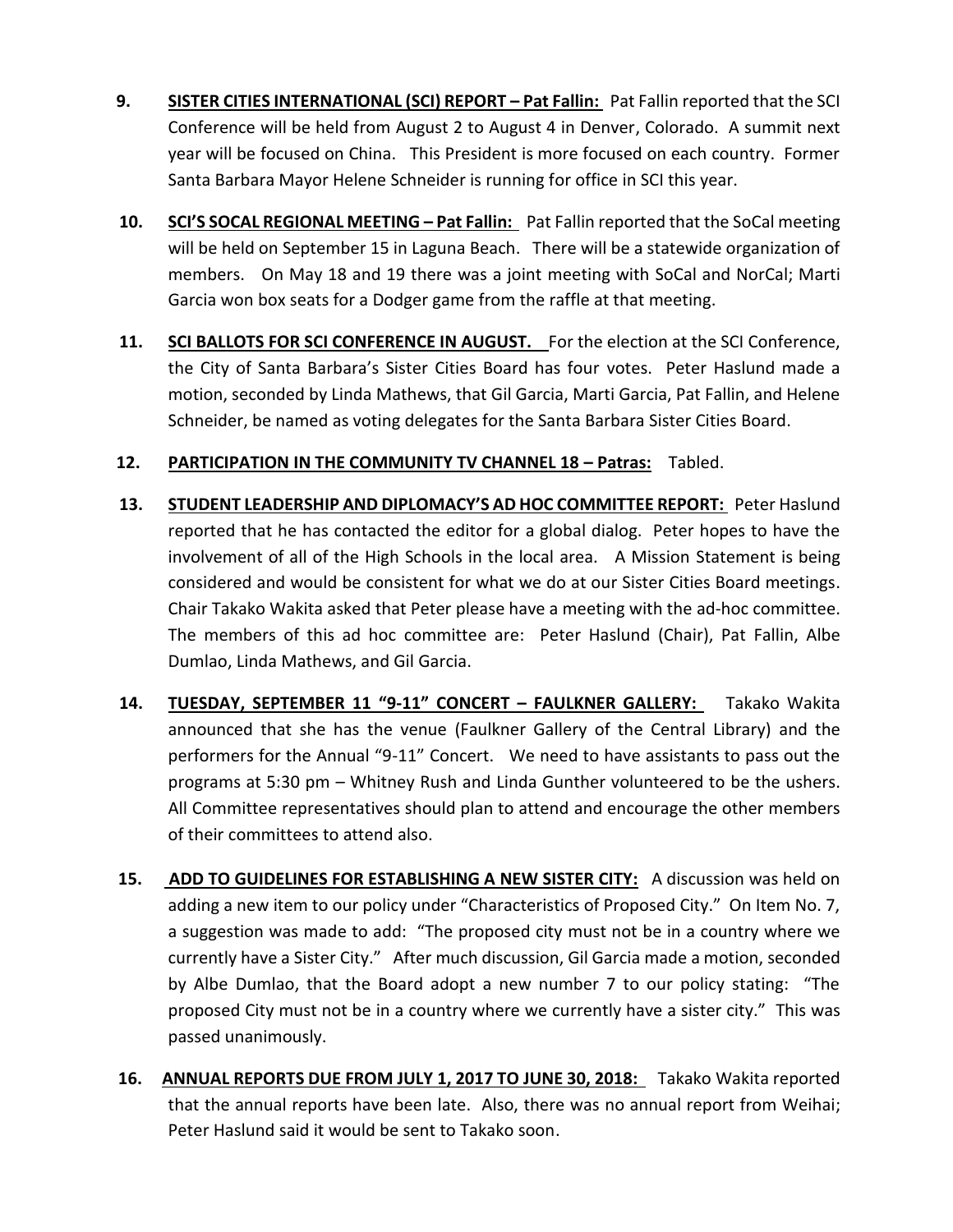**16. UNITED NATIONS DINNER – Takako Wakita** Takako Wakita announced that the United Nations Annual Dinner is being held on Sunday, October 21, at the Carrillo Recreation Center. A flyer will be made and sent out. In the past, Puerto Vallarta has prepared the room; Toba has cleaned up; and Kotor has provided the coffee and tea. This year, we need two folks to help from the following Sister City Committees: Dingle, Patras, Weihai, and San Juan; please ask members of your committee to help. Peter Haslund will ask Barbara Gaughen-Muller, President of the United Nations Association in Santa Barbara, for more assistance. Takako suggested that the Board pays \$50 for a cleaning person and \$50 to a person to organize the food. Also volunteers are needed to help set up. Albe Dumlao volunteered to be in charge of flowers. Linda Mathews made a motion, this was seconded by Albe Dumlao, to hire one person to be responsible for food organization and set up. So far the Entertainment is as follows: Patras children's dance group and the San Juan group playing saxophone.

## **17. REPRESENTATIVE REPORTS**: (Limit 3 minutes each)

**Dingle, Ireland:** Pat Fallin, Representative, announced that the general membership get together will be held on July 18 from 5:30 to 8 pm at Pilgrim Terrace. There will be Irish stew with lamb and Irish entertainment. The cost is \$30 for members and \$40 for nonmembers. A trip to Dingle (from September 5 to September 20) is being planned. This will include Dublin, Scotland, Wales, and London. Marti Garcia is organizing the trip. So far 23 people have signed up. The Board members planning to go are: Gil Garcia, Margaret Saavedra, and Linda Mathews.

**Kotor, Montenegro:** Neither the Representative nor the Alternate attended the Board meeting.

**Patras, Greece:** Neither the Representative nor the Alternate attended the Board meeting.

**Puerto Vallarta, Mexico**: Gil Garcia, Representative, reported that the annual visitation is coming up and everyone is invited to attend the events. They are also having the First Annual Raffle for the Santa Barbara/Puerto Vallarta Sister City Committee. The first prize is an all-expense paid seven-day Puerto Vallarta Vacation for two and includes: roundtrip airfare (LAX to PV), lodging, and dinners. Second prize is \$1,000 and third prize is \$500. The raffle ticket cost is \$100 for one ticket. The proceeds will benefit medical projects in Puerto Vallarta. The drawing will be the night of October 3, 2018, at the Mesa Café. You do not need to be present to win.

**San Juan, Philippines**. Albe Dumlao, Representative, reported that the Exchange Program has been delayed. On June 23, Fillipino/American Friendship Day was celebrated. On June 24 there was a water festival. In October, the San Juan Disaster Team Program will be visiting and are planning to attend the United Nations Day Dinner.